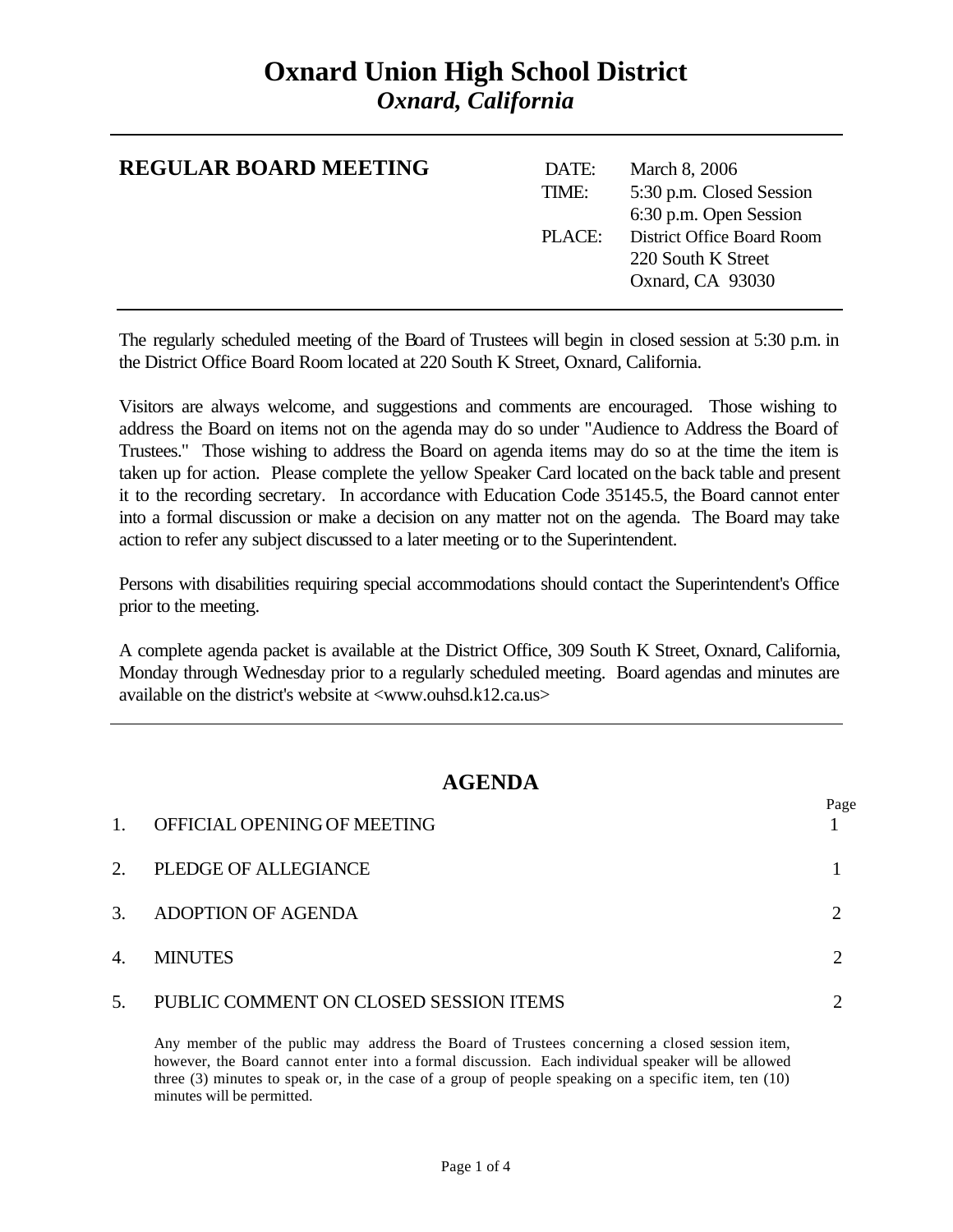|                                       |                       |                                                                                                                                                                                                                                                                                                                                                                                                                                                                                                                                                                                                                                                                                                 | Continued                        |
|---------------------------------------|-----------------------|-------------------------------------------------------------------------------------------------------------------------------------------------------------------------------------------------------------------------------------------------------------------------------------------------------------------------------------------------------------------------------------------------------------------------------------------------------------------------------------------------------------------------------------------------------------------------------------------------------------------------------------------------------------------------------------------------|----------------------------------|
| 6.                                    |                       | <b>CLOSED SESSION</b><br>During this time, the Board may adjourn to Closed Session to discuss confidential material relating to<br>the items listed below.                                                                                                                                                                                                                                                                                                                                                                                                                                                                                                                                      | 3                                |
|                                       | A.                    | Anticipated Litigation: The Board will consider initiating litigation against<br>the County Committee on School District Organization [Government<br>Code Section $54956.9(c)$ ]                                                                                                                                                                                                                                                                                                                                                                                                                                                                                                                |                                  |
|                                       | <b>B.</b>             | Public Employee Discipline/Dismissal/Release [Government Code §54957]<br>Two (2) Cases                                                                                                                                                                                                                                                                                                                                                                                                                                                                                                                                                                                                          |                                  |
| 7.                                    |                       | RECONVENE IN PUBLIC: REPORT OF CLOSED SESSION ACTION                                                                                                                                                                                                                                                                                                                                                                                                                                                                                                                                                                                                                                            | 3                                |
| 8.                                    |                       | AUDIENCE TO ADDRESS BOARD OF TRUSTEES<br>Those persons wishing to address the Board may do so at this time by completing a yellow Speaker<br>Card, located on the back table, and presenting it to the recording secretary. Please address your<br>comments to the Board President and state your name and address. Individual presentations are<br>limited to three (3) minutes each, or in the case of a group of people speaking on a specific items, ten<br>(10) minutes will be permitted. Please refer to the complete text of Oxnard Union High School District<br>Board Policy 910: Procedures for Communicating with the Board of Trustees, located in the front of<br>the Board book. | 3                                |
| <b>SUPERINTENDENT'S REPORTS</b><br>9. |                       |                                                                                                                                                                                                                                                                                                                                                                                                                                                                                                                                                                                                                                                                                                 |                                  |
|                                       | A.<br><b>B.</b>       | Board Recognition: Academic Worldquest Team - Rio Mesa High School<br>Board Recognition: Judy Greycloud, Regional Outstanding School<br>Psychologist Award                                                                                                                                                                                                                                                                                                                                                                                                                                                                                                                                      | $\overline{4}$<br>$\overline{4}$ |
|                                       | $\mathcal{C}$ .       | Board Recognition: John Hernandez, CIF Individual Wrestling Champion -<br>Pacifica High School                                                                                                                                                                                                                                                                                                                                                                                                                                                                                                                                                                                                  | $\overline{4}$                   |
|                                       | D.<br>Ε.              | General District Acknowledgements/Updates: Superintendent Jody Dunlap<br>Regular Report: Student Representative to the Board: Courtney Freeman                                                                                                                                                                                                                                                                                                                                                                                                                                                                                                                                                  | $\overline{4}$<br>$\overline{4}$ |
| 10.                                   |                       | <b>CONSENT CALENDAR</b>                                                                                                                                                                                                                                                                                                                                                                                                                                                                                                                                                                                                                                                                         |                                  |
|                                       | A.<br><b>B.</b><br>C. | Consideration of Approval of Certificated and Classified Personnel<br><b>Consideration of Approval of Purchase Orders</b><br>Consideration of Approval of Non-Public School Placements for Student<br>Case Numbers Thirty-six and Thirty-seven, 05/06, According to the<br>Recommendation of the Students' IEP Teams and the Director of<br><b>Special Education</b>                                                                                                                                                                                                                                                                                                                            | 5<br>5                           |
|                                       | D.                    | Consideration of Approval of Student Expulsions by Voluntary Agreement<br>of the School Principal, the Student, and the Students' Parent/<br>Guardian, as per Board Policy 5144, Section 22                                                                                                                                                                                                                                                                                                                                                                                                                                                                                                     | 5<br>6                           |
|                                       |                       |                                                                                                                                                                                                                                                                                                                                                                                                                                                                                                                                                                                                                                                                                                 |                                  |

E. Consideration of Approval of Rio Mesa High School Trip Request for 4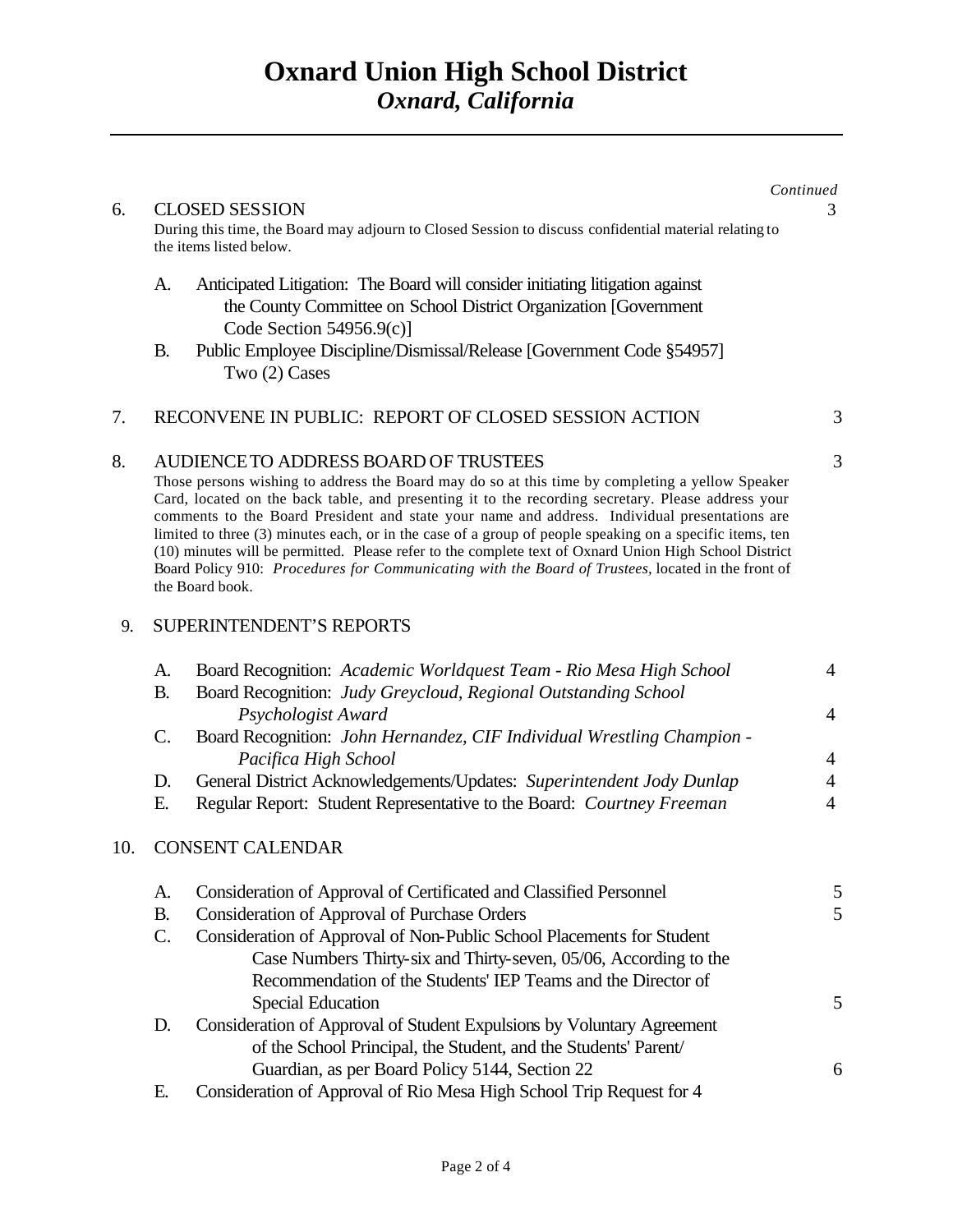# **Oxnard Union High School District** *Oxnard, California*

|     |    | Students and 1 Chaperone to Attend the National Worldquest<br>Competition in Washington, D.C. March 30-April 2, 2006, with   |                |
|-----|----|------------------------------------------------------------------------------------------------------------------------------|----------------|
|     |    | Two Days Loss of Instructional Time                                                                                          | 6              |
| 10. |    | <b>CONSENT CALENDAR Continued</b>                                                                                            |                |
|     | F. | Consideration of Approval of 2006-07 School Calendar                                                                         | 6              |
|     | G. | Consideration of Approval of Notice of Completions:                                                                          | $\overline{7}$ |
|     |    | ≤ California Floor Design for Flooring, Modernization - Phase B at<br><b>Channel Islands High School</b>                     |                |
|     |    | ≤ Kitcor Corporation for Food Service Equipment, Modernization - Phase B<br>at Channel Islands High School                   |                |
|     |    | ≤ Marelich Mechanical for Plumbing, Modernization - Phase B at Channel                                                       |                |
|     |    | Islands High School                                                                                                          |                |
|     |    | ≤ T.R. Mulligan, Inc. for Doors, Frames and Hardware, Modernization -<br>Phase B at Channel Islands High School              |                |
|     |    | ≤ Marelich Mechanical, Inc. for Metal Lockers, Modernization - Phase B                                                       |                |
|     |    | at Rio Mesa High School                                                                                                      |                |
|     |    | ≤ California Floor Design for Flooring, Modernization - Phase B at Rio<br>Mesa High School                                   |                |
|     |    | $\mathcal{L}$ Premier Tile & Marble for Ceramic Tile, Modernization - Phase B at<br>Rio Mesa High School                     |                |
|     |    | ≤ Zenco Engineering, Inc. for Hazardous Waste Removal, Modernization -                                                       |                |
|     |    | Phase B at Rio Mesa High School                                                                                              |                |
|     | H. | Consideration of Approval of Agreement with Jordan, Gilbert & Bain                                                           |                |
|     |    | Landscape Architects, Inc. for Professional Landscape Architectural                                                          |                |
|     |    | Services at Channel Islands and Hueneme High School                                                                          | $\tau$         |
|     | I. | Donations                                                                                                                    | 8              |
| 11. |    | <b>ACTION ITEMS</b>                                                                                                          |                |
|     | A. | Consideration of Adoption of Resolution No. 06-09, Proclaiming April 2006                                                    | 8              |
|     | B. | as Public Schools Month<br>Consideration of Adoption of Resolution No. 06-10, Proclaiming April 2-8,                         |                |
|     |    | 2006 as National Library Week                                                                                                | 9              |
|     | C. | Consideration of Revision of Board Policy 6146.1: General Graduation<br><i>Requirements, First Reading</i>                   | 9              |
|     | D. | <b>Consideration of Approval of Second Interim Report</b>                                                                    | 9              |
|     | Ε. | Consideration of Adoption of Resolution No. 06-11, Resolution of The                                                         |                |
|     |    | Board of Trustees of the Oxnard Union High School District<br>Approving Docouments and Actions Relating to Issuance of Lease |                |
|     |    | Revenue Bonds, Series A in The Maximum Principal Amount of                                                                   |                |
|     |    | \$10,000,000 by the Golden West Schools Financing Authority to                                                               |                |
|     |    | Provide Financing for Certain Projects of the District                                                                       | 10             |